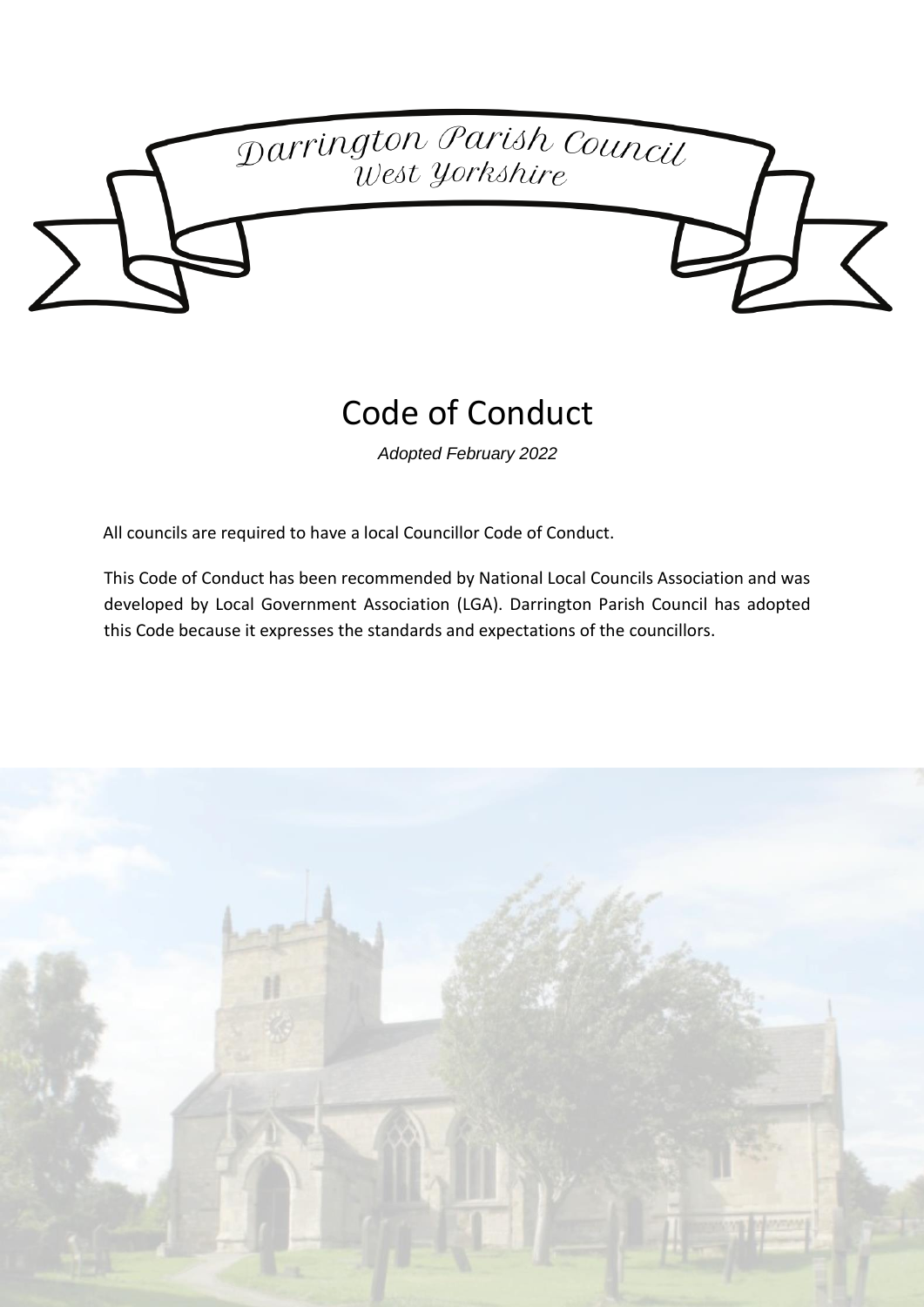# **Definitions**

For the purposes of this Code of Conduct, a "councillor" means a member or co-opted member of a local authority or a directly elected mayor. A "co-opted member" is defined in the Localism Act 2011 Section 27(4) as "a person who is not a member of the authority but who

- a) is a member of any committee or sub-committee of the authority, or;
- b) is a member of, and represents the authority on, any joint committee or joint subcommittee of the authority;

and who is entitled to vote on any question that falls to be decided at any meeting of that committee or sub-committee".

For the purposes of this Code of Conduct, "local authority" includes county councils, district councils, London borough councils, parish councils, town councils, fire and rescue authorities, police authorities, joint authorities, economic prosperity boards, combined authorities and National Park authorities.

# Purpose of the Code of Conduct

The purpose of this Code of Conduct is to assist you, as a councillor, in modelling the behaviour that is expected of you, to provide a personal check and balance, and to set out the type of conduct that could lead to action being taken against you. It is also to protect you, the public, fellow councillors, local authority officers and the reputation of local government. It sets out general principles of conduct expected of all councillors and your specific obligations in relation to standards of conduct.

The LGA encourages the use of support, training and mediation prior to action being taken using the Code. The fundamental aim of the Code is to create and maintain public confidence in the role of councillor and local government.

## General principles of councillor conduct

Everyone in public office at all levels; all who serve the public or deliver public services, including ministers, civil servants, councillors and local authority officers; should uphold the [Seven](https://www.gov.uk/government/publications/the-7-principles-of-public-life/the-7-principles-of-public-life--2) [Principles](https://www.gov.uk/government/publications/the-7-principles-of-public-life/the-7-principles-of-public-life--2) [of](https://www.gov.uk/government/publications/the-7-principles-of-public-life/the-7-principles-of-public-life--2) [Public](https://www.gov.uk/government/publications/the-7-principles-of-public-life/the-7-principles-of-public-life--2) [Life,](https://www.gov.uk/government/publications/the-7-principles-of-public-life/the-7-principles-of-public-life--2) also known as the Nolan Principles.

Building on these principles, the following general principles have been developed specifically for the role of councillor.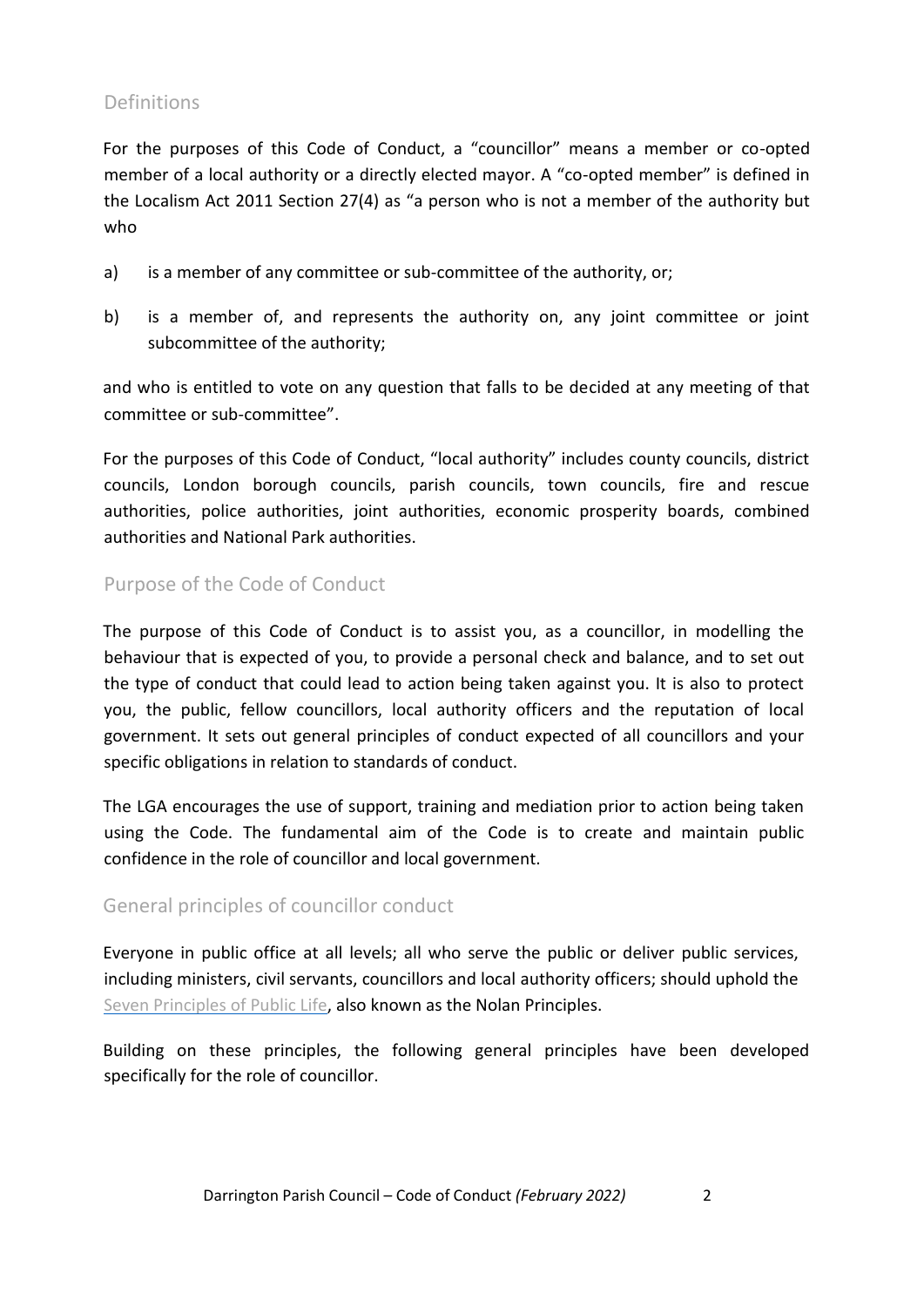In accordance with the public trust placed in me, on all occasions:

- I act with integrity and honesty
- I act lawfully
- I treat all persons fairly and with respect; and
- I lead by example and act in a way that secures public confidence in the role of councillor.

In undertaking my role:

- I impartially exercise my responsibilities in the interests of the local community
- I do not improperly seek to confer an advantage, or disadvantage, on any person
- I avoid conflicts of interest
- I exercise reasonable care and diligence; and
- I ensure that public resources are used prudently in accordance with my local authority's requirements and in the public interest.

## Application of the Code of Conduct

This Code of Conduct applies to you as soon as you sign your declaration of acceptance of the office of councillor or attend your first meeting as a co-opted member and continues to apply to you until you cease to be a councillor.

This Code of Conduct applies to you when you are acting in your capacity as a councillor which may include when:

- You misuse your position as a councillor, or
- Your actions would give the impression to a reasonable member of the public with knowledge of all the facts that you are acting as a councillor.

The Code applies to all forms of communication and interaction, including:

- at face-to-face meetings
- at online or telephone meetings
- in written communication
- in verbal communication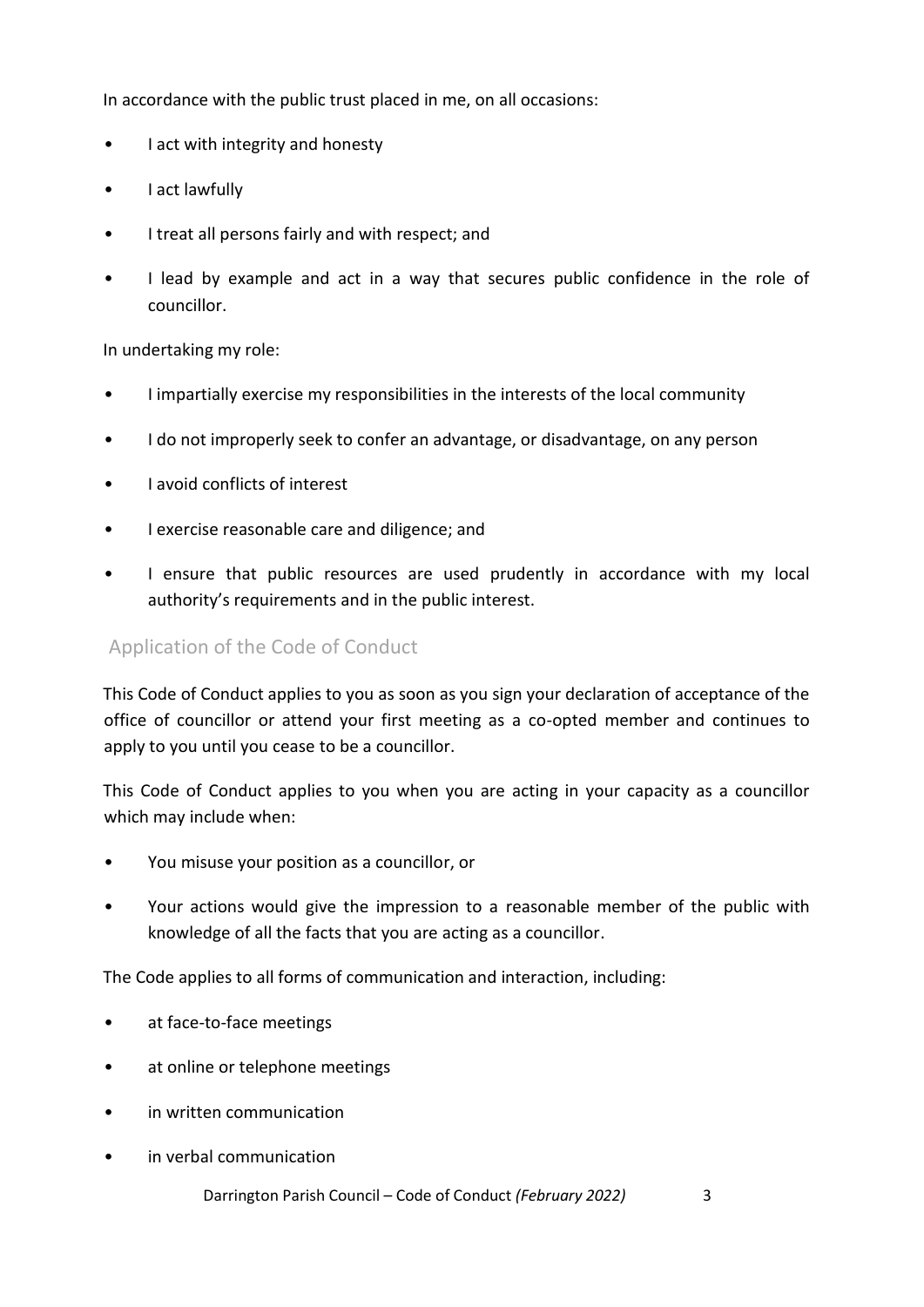- in non-verbal communication; and
- in electronic and social media communication, posts, statements and comments.

You are also expected to uphold high standards of conduct and show leadership at all times when acting as a councillor.

Your Monitoring Officer has statutory responsibility for the implementation of the Code of Conduct, and you are encouraged to seek advice from your Monitoring Officer on any matters that may relate to the Code of Conduct. Town and parish councillors are encouraged to seek advice from their Clerk, who may refer matters to the Monitoring Officer.

## Standards of councillor conduct

This section sets out your obligations, which are the minimum standards of conduct required of you as a councillor. Should your conduct fall short of these standards, a complaint may be made against you, which may result in action being taken.

Guidance is included to help explain the reasons for the obligations and how they should be followed.

## General Conduct

**1. Respect**

## As a councillor:

- *1.1 I treat other councillors and members of the public with respect.*
- *1.2 I treat local authority employees, employees and representatives of partner organisations and those volunteering for the local authority with respect and respect the role they play.*

Respect means politeness and courtesy in behaviour, speech, and in the written word. Debate and having different views are all part of a healthy democracy. As a councillor, you can express, challenge, criticise and disagree with views, ideas, opinions and policies in a robust but civil manner. You should not, however, subject individuals, groups of people or organisations to personal attack.

In your contact with the public, you should treat them politely and courteously. Rude and offensive behaviour lowers the public's expectations and confidence in councillors.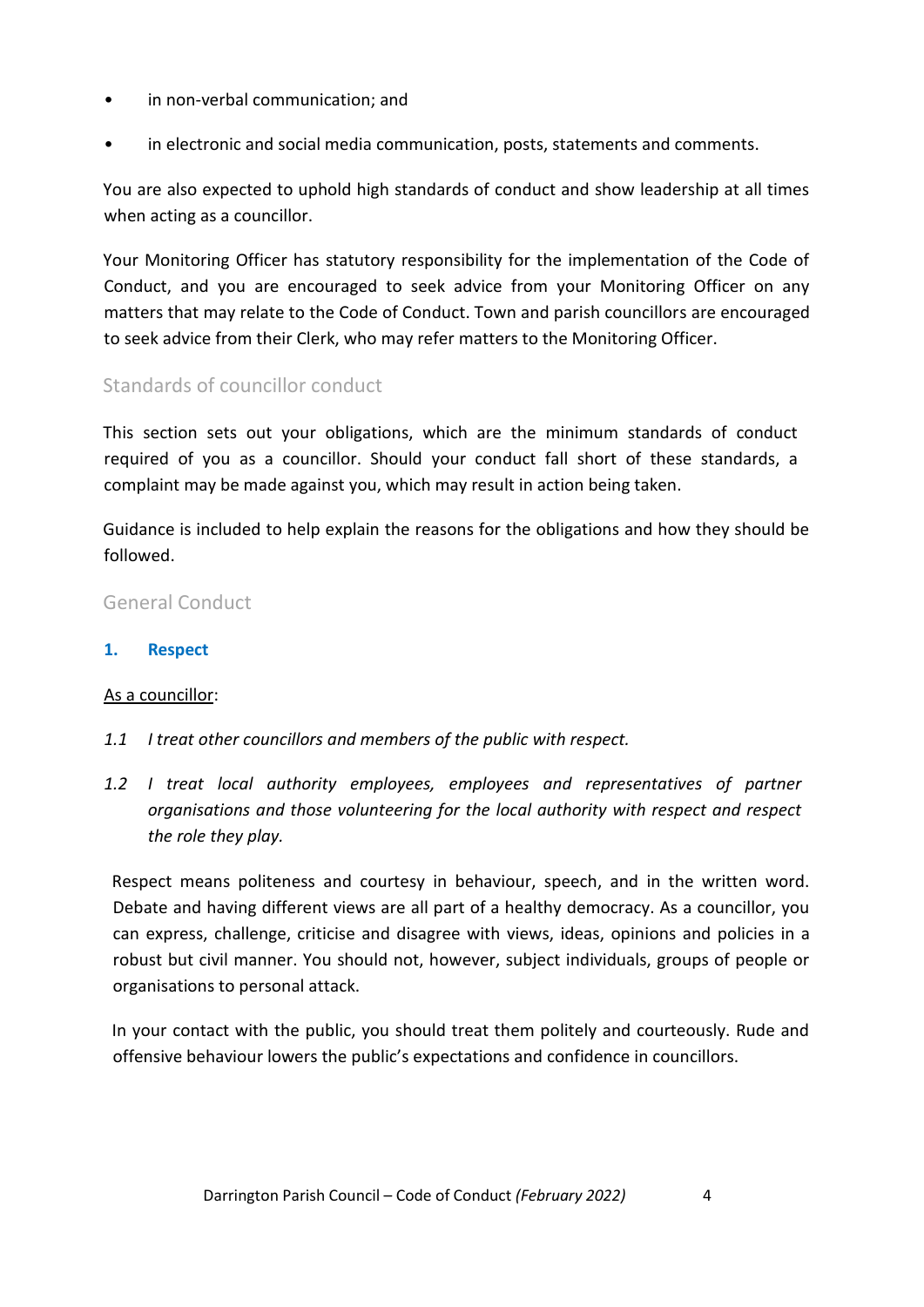In return, you have a right to expect respectful behaviour from the public. If members of the public are being abusive, intimidatory or threatening you are entitled to stop any conversation or interaction in person or online and report them to the local authority, the relevant social media provider or the police. This also applies to fellow councillors, where action could then be taken under the Councillor Code of Conduct, and local authority employees, where concerns should be raised in line with the local authority's council or officer protocol.

## **2. Bullying, harassment and discrimination**

#### As a councillor:

- *2.1 I do not bully any person.*
- *2.2 I do not harass any person.*
- *2.3 I promote equalities and do not discriminate unlawfully against any person.*

The Advisory, Conciliation and Arbitration Service (ACAS) characterises bullying as offensive, intimidating, malicious or insulting behaviour, an abuse or misuse of power through means that undermine, humiliate, denigrate or injure the recipient. Bullying might be a regular pattern of behaviour or a one-off incident, happen face-to-face, on social media, in emails or phone calls, happen in the workplace or at work social events and may not always be obvious or noticed by others.

The Protection from Harassment Act 1997 defines harassment as conduct that causes alarm or distress or puts people in fear of violence and must involve such conduct on at least two occasions. It can include repeated attempts to impose unwanted communications and contact upon a person in a manner that could be expected to cause distress or fear in any reasonable person.

Unlawful discrimination is where someone is treated unfairly because of a protected characteristic. Protected characteristics are specific aspects of a person's identity defined by the Equality Act 2010.

They are age, disability, gender reassignment, marriage and civil partnership, pregnancy and maternity, race, religion or belief, sex and sexual orientation.

The Equality Act 2010 places specific duties on local authorities. Councillors have a central role to play in ensuring that equality issues are integral to the local authority's performance and strategic aims, and that there is a strong vision and public commitment to equality across public services.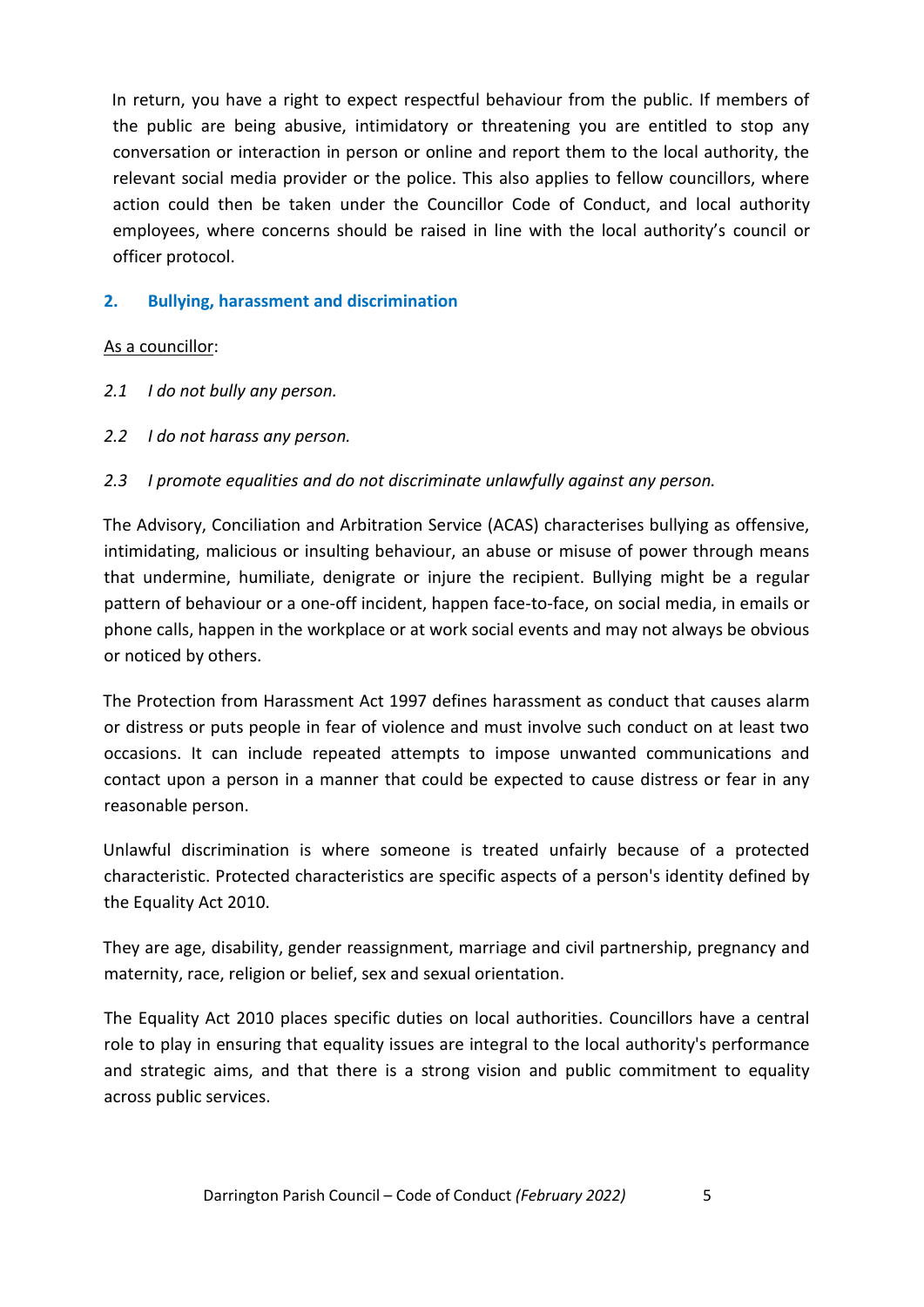## **3. Impartiality of officers of the council**

## As a councillor**:**

*3.1 I do not compromise, or attempt to compromise, the impartiality of anyone who works for, or on behalf of, the local authority.* 

Officers work for the local authority as a whole and must be politically neutral (unless they are political assistants). They should not be coerced or persuaded to act in a way that would undermine their neutrality. You can question officers in order to understand, for example, their reasons for proposing to act in a particular way, or the content of a report that they have written. However, you must not try and force them to act differently, change their advice, or alter the content of that report, if doing so would prejudice their professional integrity.

## **4. Confidentiality and access to information**

#### As a councillor:

- *4.1 I do not disclose information:* 
	- *a. given to me in confidence by anyone*
	- *b. acquired by me which I believe, or ought reasonably to be aware, is of a confidential nature, unless* 
		- *i. I have received the consent of a person authorised to give it*
		- *ii. I am required by law to do so*
		- *iii. the disclosure is made to a third party for the purpose of obtaining professional legal advice provided that the third party agrees not to disclose the information to any other person; or*
		- *iv. the disclosure is:* 
			- *1. reasonable and in the public interest; and*
			- *2. made in good faith and in compliance with the reasonable requirements of the local authority; and*
			- *3. I have consulted the Monitoring Officer prior to its release.*
- *4.2 I do not improperly use knowledge gained solely as a result of my role as a councillor for the advancement of myself, my friends, my family members, my employer or my business interests.*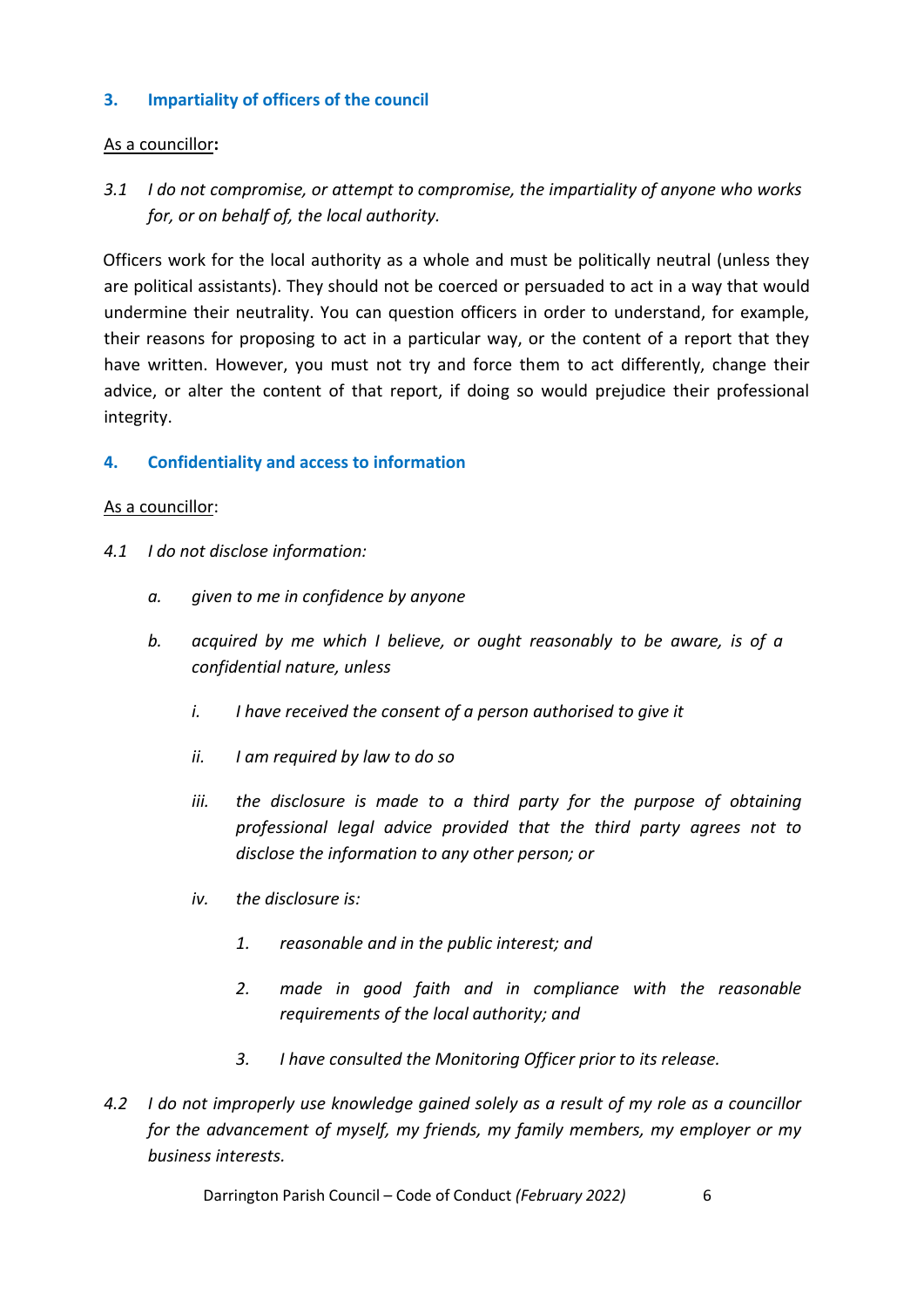## *4.3 I do not prevent anyone from getting information that they are entitled to by law.*

Local authorities must work openly and transparently, and their proceedings and printed materials are open to the public, except in certain legally defined circumstances. You should work on this basis, but there will be times when it is required by law that discussions, documents and other information relating to or held by the local authority must be treated in a confidential manner. Examples include personal data relating to individuals or information relating to ongoing negotiations.

#### **5. Disrepute**

#### As a councillor:

#### *5.1 I do not bring my role or local authority into disrepute.*

As a Councillor, you are trusted to make decisions on behalf of your community and your actions and behaviour are subject to greater scrutiny than that of ordinary members of the public. You should be aware that your actions might have an adverse impact on you, other councillors and/or your local authority and may lower the public's confidence in your or your local authority's ability to discharge your/it's functions. For example, behaviour that is considered dishonest and/or deceitful can bring your local authority into disrepute.

You are able to hold the local authority and fellow councillors to account and are able to constructively challenge and express concern about decisions and processes undertaken by the council whilst continuing to adhere to other aspects of this Code of Conduct.

## **6. Use of position as a councillor**

#### As a councillor:

*6.1 I do not use, or attempt to use, my position improperly to the advantage or disadvantage of myself or anyone else.* 

Your position as a member of the local authority provides you with certain opportunities, responsibilities, and privileges, and you make choices all the time that will impact others. However, you should not take advantage of these opportunities to further your own or others' private interests or to disadvantage anyone unfairly.

## **7. Use of local authority resources and facilities**

#### As a councillor**:**

- *7.1 I do not misuse council resources.*
- *7.2 I will, when using the resources of the local or authorising their use by others:*

Darrington Parish Council – Code of Conduct *(February 2022)* 7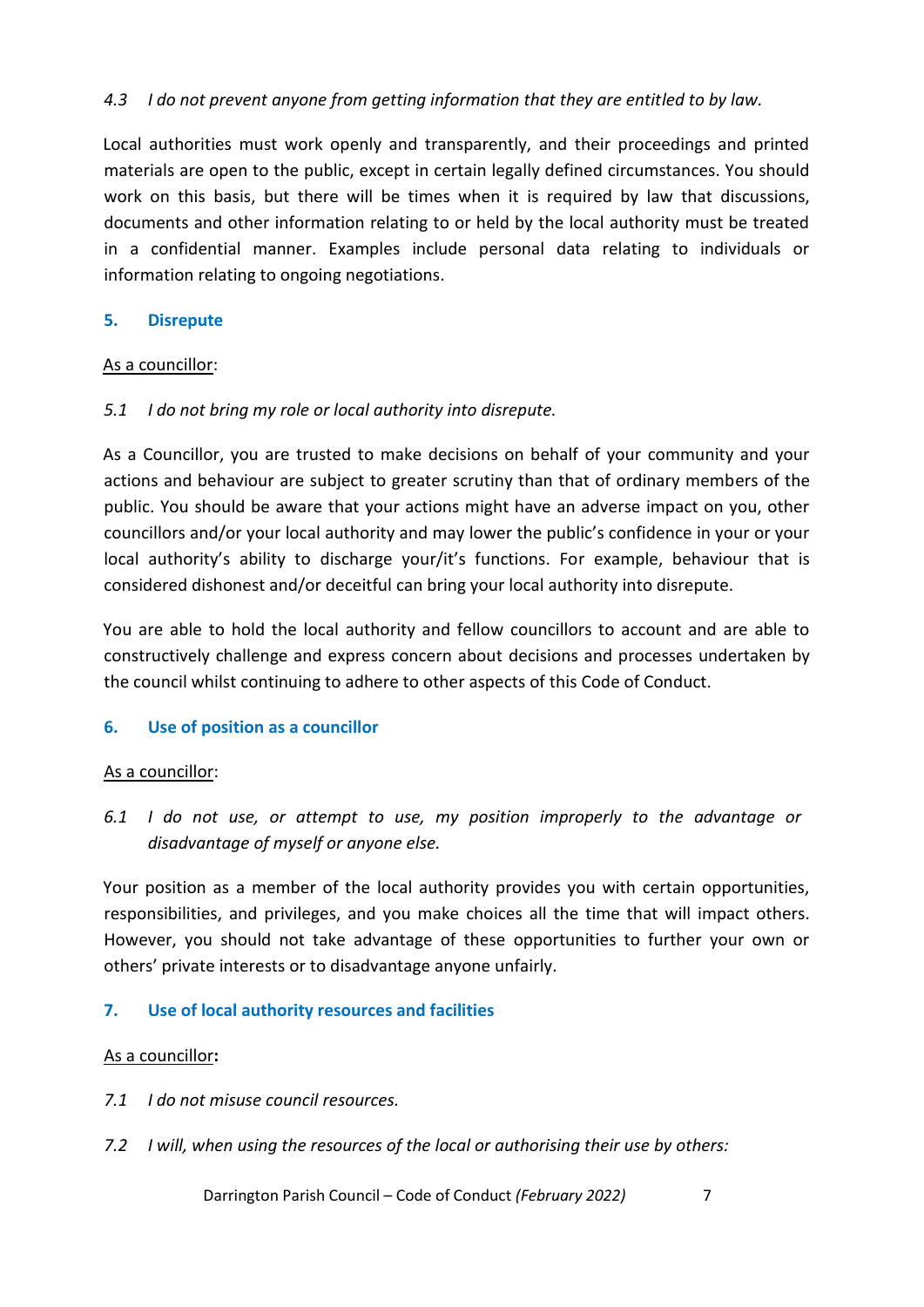- a. *act in accordance with the local authority's requirements; and*
- b. *ensure that such resources are not used for political purposes unless that use could reasonably be regarded as likely to facilitate, or be conducive to, the discharge of the functions of the local authority or of the office to which I have been elected or appointed*.

You may be provided with resources and facilities by the local authority to assist you in carrying out your duties as a councillor.

Examples include:

- Office support
- Stationery
- Equipment such as phones, and computers
- Transport; and
- Access and use of local authority buildings and rooms.

These are given to you to help you carry out your role as a councillor more effectively and are not to be used for business or personal gain. They should be used in accordance with the purpose for which they have been provided and the local authority's own policies regarding their use.

## **8. Complying with the Code of Conduct**

## As a councillor**:**

- *8.1 I undertake Code of Conduct training provided by my local authority.*
- *8.2 I cooperate with any Code of Conduct investigation and/or determination.*
- *8.3 I do not intimidate or attempt to intimidate any person who is likely to be involved with the administration of any investigation or proceedings.*
- *8.4 I comply with any sanction imposed on me following a finding that I have breached the Code of Conduct.*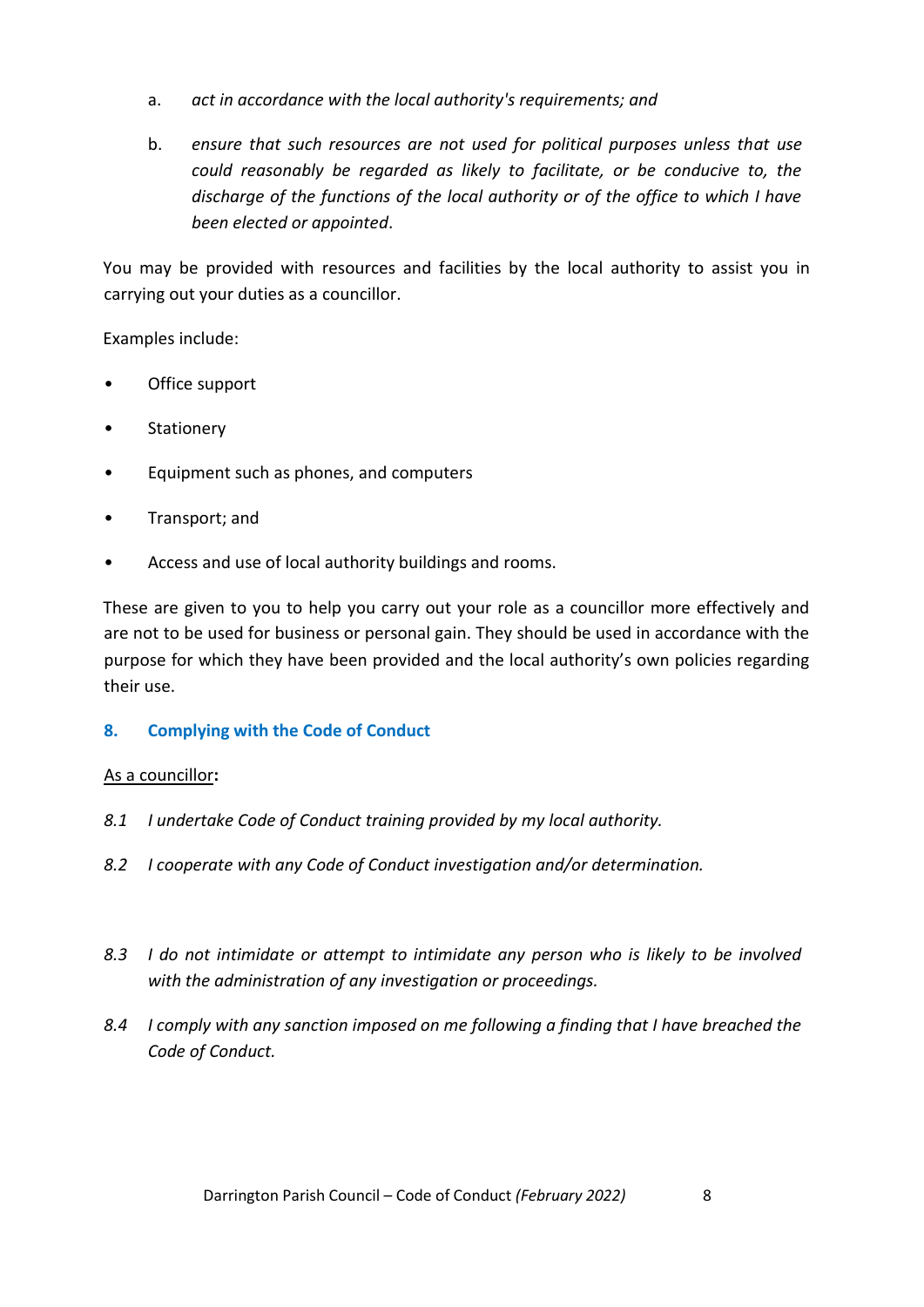It is extremely important for you as a councillor to demonstrate high standards, for you to have your actions open to scrutiny and for you not to undermine public trust in the local authority or its governance. If you do not understand or are concerned about the local authority's processes in handling a complaint you should raise this with your Monitoring Officer.

Protecting your reputation and the reputation of the local authority

## **9. Interests**

## As a councillor**:**

## *9.1 I register and disclose my interests.*

Section 29 of the Localism Act 2011 requires the Monitoring Officer to establish and maintain a register of interests of members of the authority.

You need to register your interests so that the public, local authority employees and fellow councillors know which of your interests might give rise to a conflict of interest. The register is a public document that can be consulted when (or before) an issue arises. The register also protects you by allowing you to demonstrate openness and a willingness to be held accountable. You are personally responsible for deciding whether or not you should disclose an interest in a meeting, but it can be helpful for you to know early on if others think that a potential conflict might arise.

It is also important that the public know about any interest that might have to be disclosed by you or other councillors when making or taking part in decisions, so that decision making is seen by the public as open and honest. This helps to ensure that public confidence in the integrity of local governance is maintained.

You should note that failure to register or disclose a disclosable pecuniary interest as set out in **Table 1**, is a criminal offence under the Localism Act 2011.

**Appendix B sets** out the detailed provisions on registering and disclosing interests. If in doubt, you should always seek advice from your Monitoring Officer.

## **10. Gifts and hospitality**

#### As a councillor:

10.1 *I do not accept gifts or hospitality, irrespective of estimated value, which could give rise to real or substantive personal gain or a reasonable suspicion of influence on my part to show favour from persons seeking to acquire, develop or do business with the local authority or from persons who may apply to the local authority for any permission, licence or other significant advantage.* 

Darrington Parish Council – Code of Conduct *(February 2022)* 9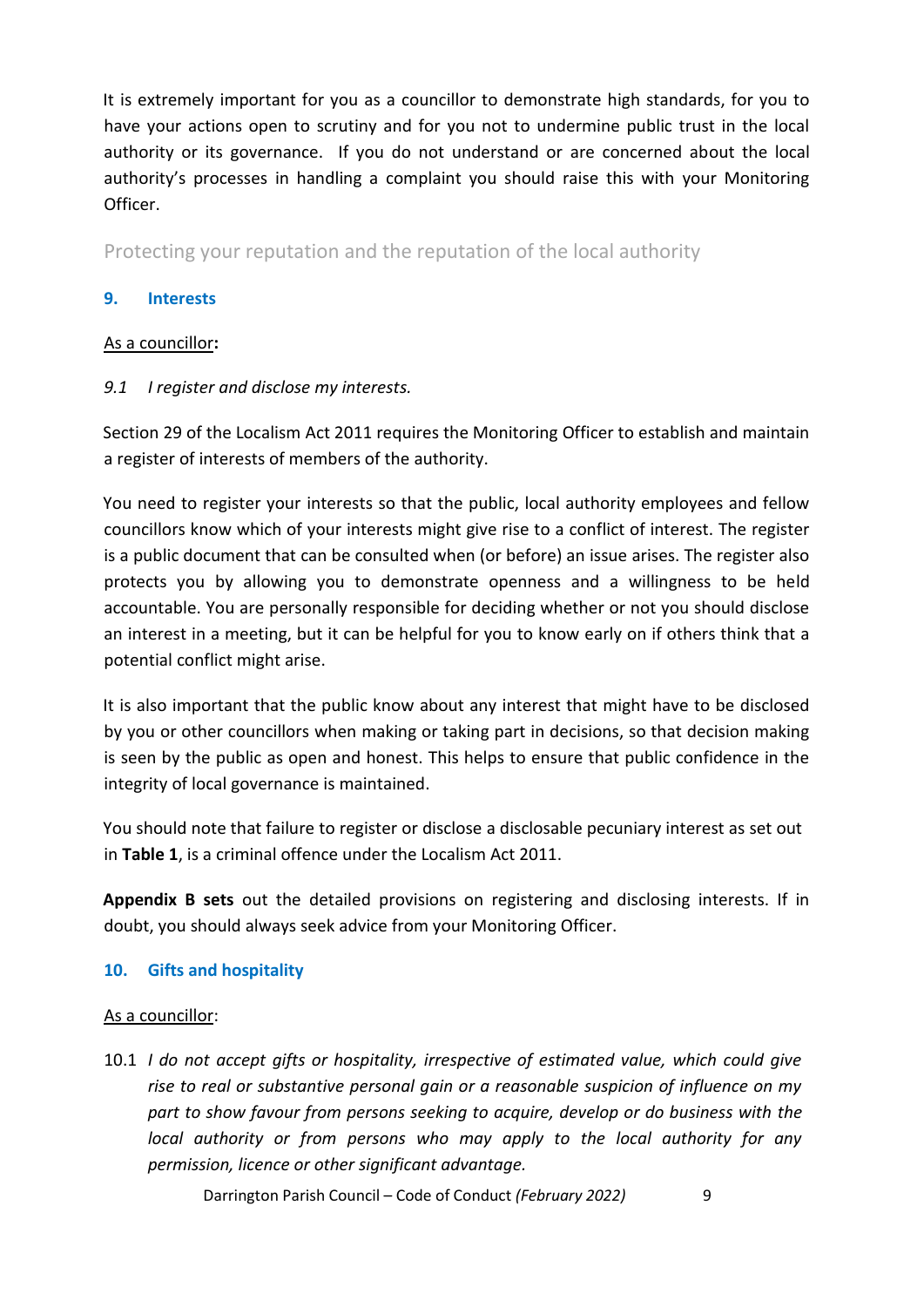- 10.2 *I register with the Monitoring Officer any gift or hospitality with an estimated value of at least £50 within 28 days of its receipt.*
- 10.3 *I register with the Monitoring Officer any significant gift or hospitality that I have been offered but have refused to accept.*

In order to protect your position and the reputation of the local authority, you should exercise caution in accepting any gifts or hospitality which are (or which you reasonably believe to be) offered to you because you are a councillor. The presumption should always be not to accept significant gifts or hospitality.

However, there may be times when such a refusal may be difficult if it is seen as rudeness in which case you could accept it but must ensure it is publicly registered. However, you do not need to register gifts and hospitality which are not related to your role as a councillor, such as Christmas gifts from your friends and family.

It is also important to note that it is appropriate to accept normal expenses and hospitality associated with your duties as a councillor. If you are unsure, do contact your Monitoring Officer for guidance.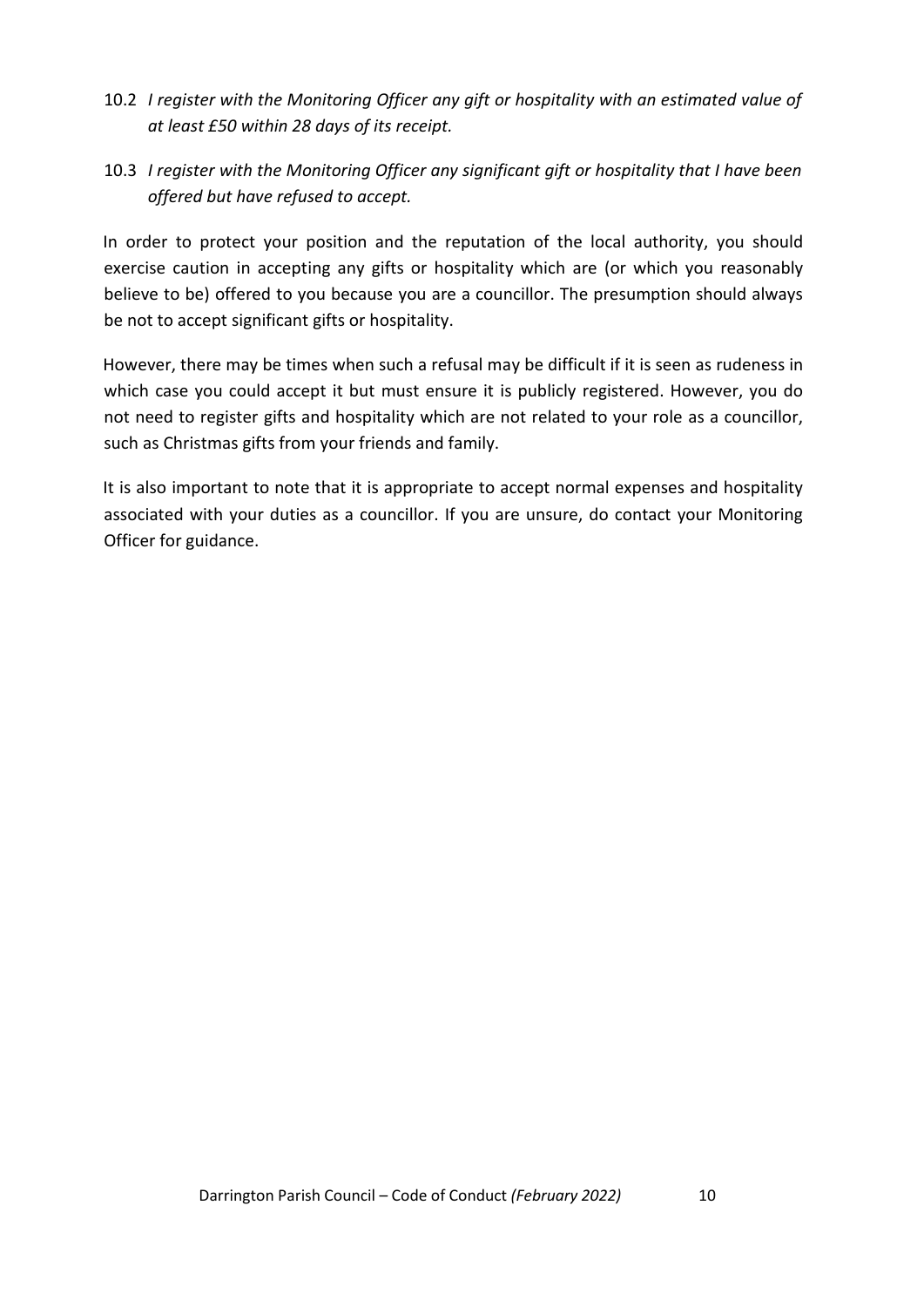## Appendices

## **Appendix A – The Seven Principles of Public Life**

#### The principles are:

**Selflessness**

Holders of public office should act solely in terms of the public interest.

#### **Integrity**

Holders of public office must avoid placing themselves under any obligation to people or organisations that might try inappropriately to influence them in their work. They should not act or take decisions in order to gain financial or other material benefits for themselves, their family, or their friends. They must disclose and resolve any interests and relationships.

#### **Objectivity**

Holders of public office must act and take decisions impartially, fairly and on merit, using the best evidence and without discrimination or bias.

#### **Accountability**

Holders of public office are accountable to the public for their decisions and actions and must submit themselves to the scrutiny necessary to ensure this.

#### **Openness**

Holders of public office should act and take decisions in an open and transparent manner. Information should not be withheld from the public unless there are clear and lawful reasons for so doing.

#### **Honesty**

Holders of public office should be truthful.

#### **Leadership**

Holders of public office should exhibit these principles in their own behaviour. They should actively promote and robustly support the principles and be willing to challenge poor behaviour wherever it occurs.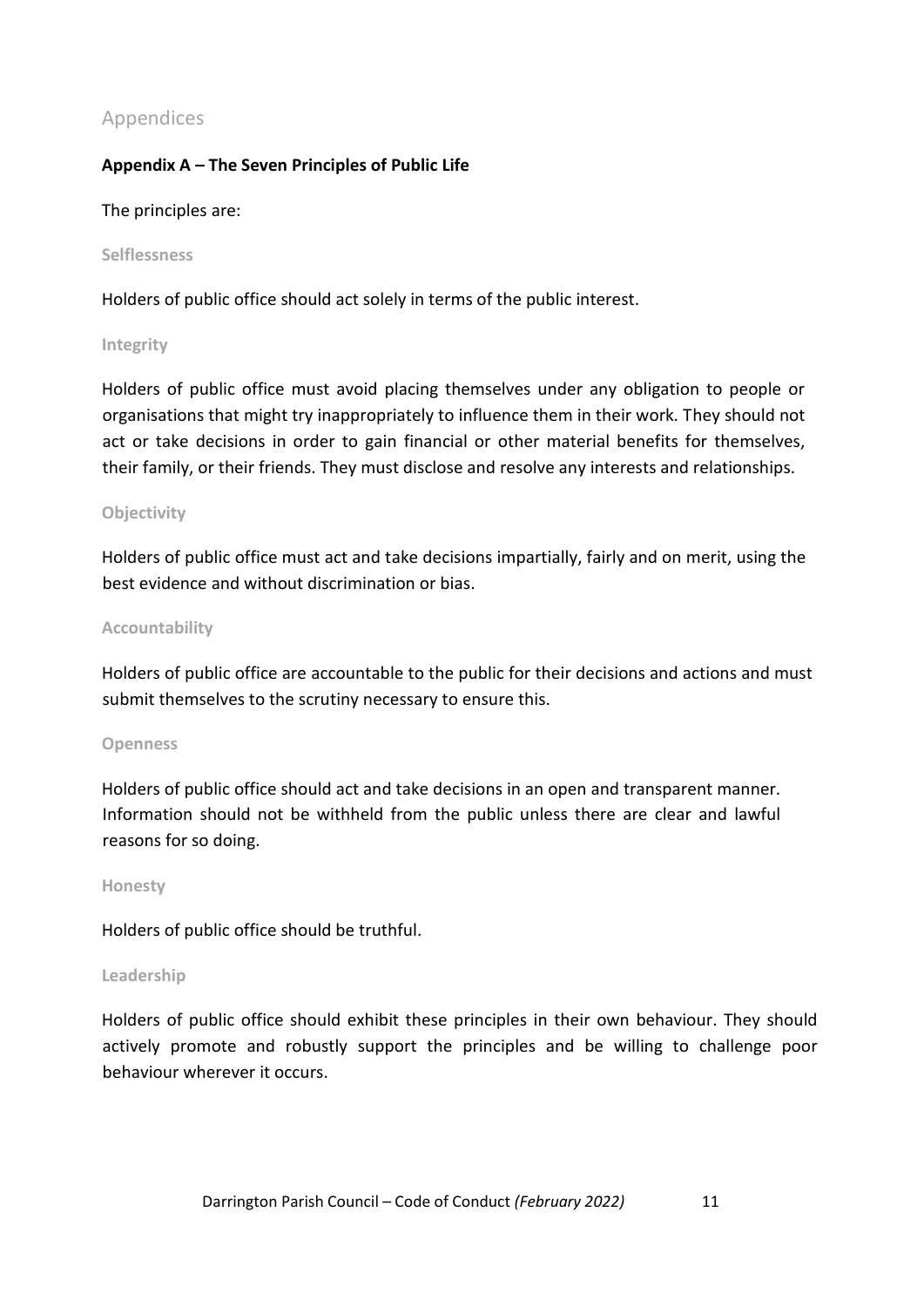## **Appendix B – Registering interests**

Within 28 days of becoming a member or your re-election or re-appointment to office you must register with the Monitoring Officer the interests which fall within the categories set out in **Table 1** (**Disclosable Pecuniary Interests**) which are as described in "The Relevant Authorities (Disclosable Pecuniary Interests) Regulations 2012".

You should also register details of your other personal interests which fall within the categories set out in **Table 2** (**Other Registerable Interests**).

"**Disclosable Pecuniary Interest"** means an interest of yourself, or of your partner if you are aware of your partner's interest, within the descriptions set out in Table 1 below.

**"Partner"** means a spouse or civil partner, or a person with whom you are living as husband or wife, or a person with whom you are living as if you are civil partners.

- 1. You must ensure that your register of interests is kept up-to-date and within 28 days of becoming aware of any new interest, or of any change to a registered interest, notify the Monitoring Officer.
- 2. A 'sensitive interest' is as an interest which, if disclosed, could lead to the councillor, or a person connected with the councillor, being subject to violence or intimidation.
- 3. Where you have a 'sensitive interest' you must notify the Monitoring Officer with the reasons why you believe it is a sensitive interest. If the Monitoring Officer agrees they will withhold the interest from the public register.

#### **Non-participation in case of disclosable pecuniary interest**

4. Where a matter arises at a meeting which directly relates to one of your Disclosable Pecuniary Interests as set out in **Table 1**, you must disclose the interest, not participate in any discussion or vote on the matter and must not remain in the room unless you have been granted a dispensation. If it is a 'sensitive interest', you do not have to disclose the nature of the interest, just that you have an interest.

Dispensation may be granted in limited circumstances, to enable you to participate and vote on a matter in which you have a disclosable pecuniary interest.

5. Where you have a disclosable pecuniary interest on a matter to be considered or is being considered by you as a Cabinet member in exercise of your executive function, you must notify the Monitoring Officer of the interest and must not take any steps or further steps in the matter apart from arranging for someone else to deal with it.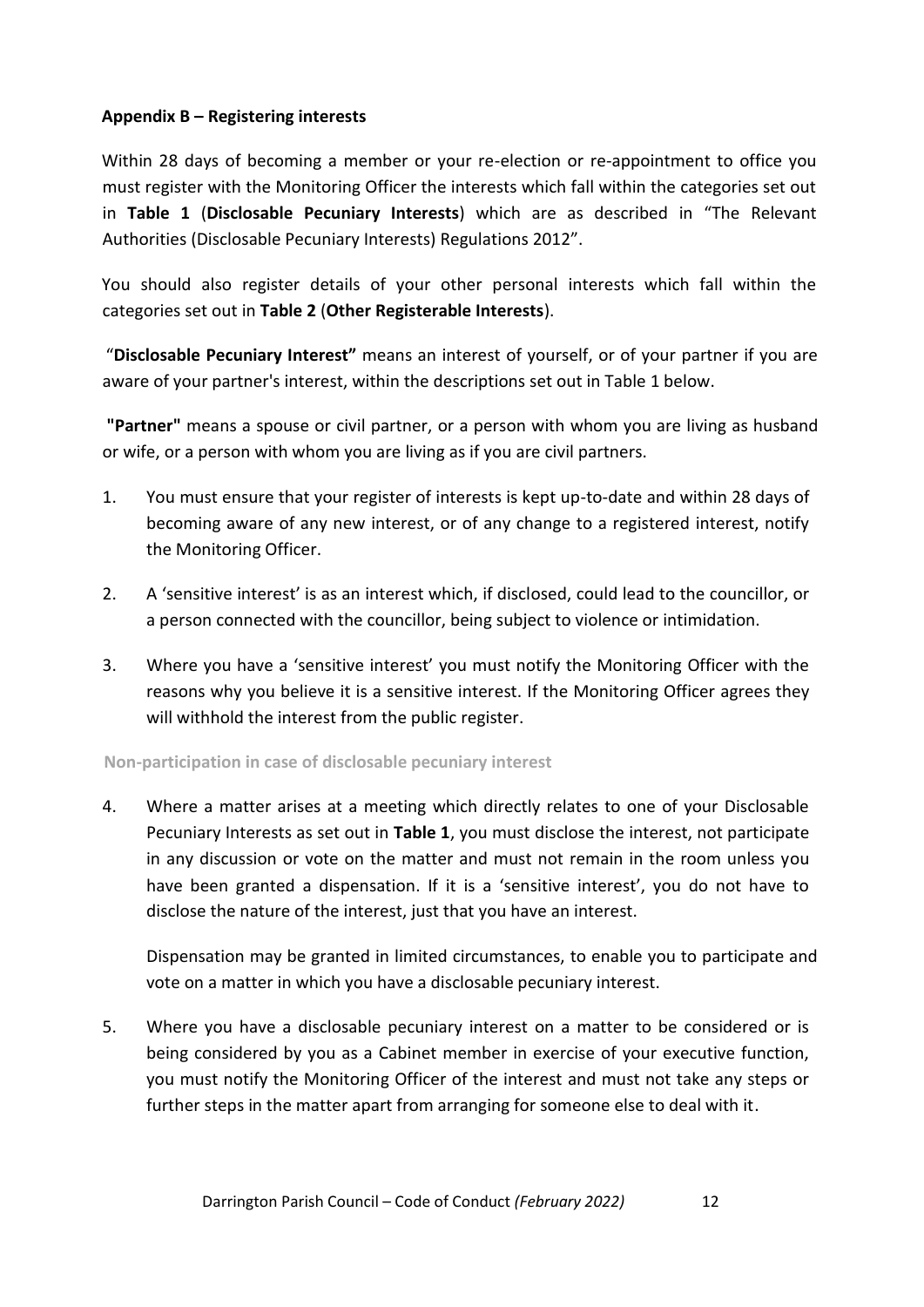#### **Disclosure of Other Registerable Interests**

6. Where a matter arises at a meeting which *directly relates* to one of your Other Registerable Interests (as set out in **Table 2**), you must disclose the interest. You may speak on the matter only if members of the public are also allowed to speak at the meeting but otherwise must not take part in any discussion or vote on the matter and must not remain in the room unless you have been granted a dispensation. If it is a 'sensitive interest', you do not have to disclose the nature of the interest.

#### **Disclosure of Non-Registerable Interests**

- 7. Where a matter arises at a meeting which *directly relates* to your financial interest or well-being (and is not a Disclosable Pecuniary Interest set out in Table 1) or a financial interest or well-being of a relative or close associate, you must disclose the interest. You may speak on the matter only if members of the public are also allowed to speak at the meeting. Otherwise you must not take part in any discussion or vote on the matter and must not remain in the room unless you have been granted a dispensation. If it is a 'sensitive interest', you do not have to disclose the nature of the interest.
- 8. Where a matter arises at a meeting which *affects*
	- a. your own financial interest or well-being; or
	- b. a financial interest or well-being of a relative, close associate; or
	- c. a body included in those you need to disclose under Other Registrable Interests as set out in **Table 2**

you must disclose the interest.

In order to determine whether you can remain in the meeting after disclosing your interest the following test should be applied:

Where a matter *affects* your financial interest or well-being:

- to a greater extent than it affects the financial interests of the majority of inhabitants of the ward affected by the decision; and
- a reasonable member of the public knowing all the facts would believe that it would affect your view of the wider public interest

You may speak on the matter only if members of the public are also allowed to speak at the meeting. Otherwise, you must not take part in any discussion or vote on the matter and must not remain in the room unless you have been granted a dispensation.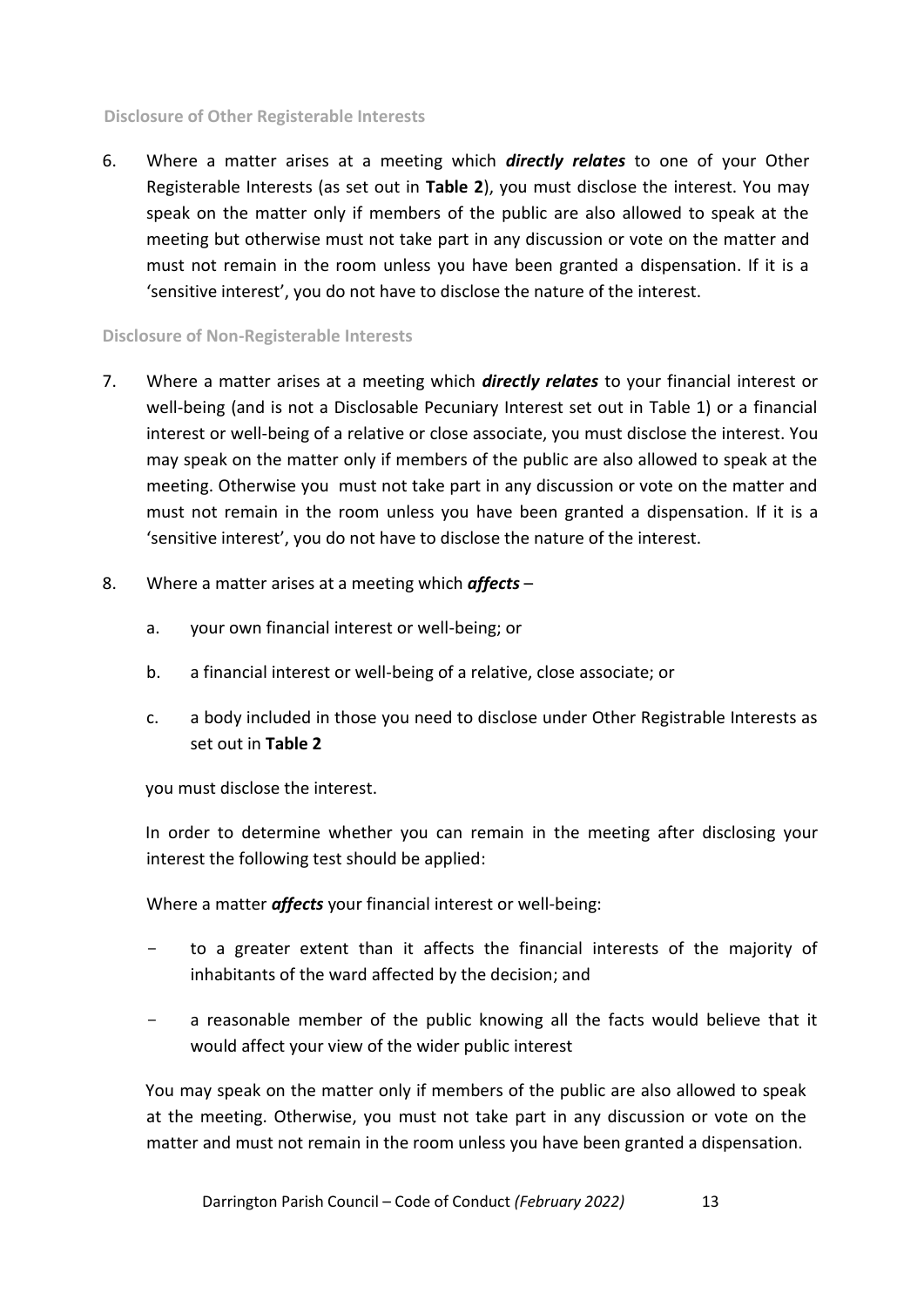If it is a 'sensitive interest', you do not have to disclose the nature of the interest.

9. Where you have a personal interest in any business of your authority and you have made an executive decision in relation to that business, you must make sure that any written statement of that decision records the existence and nature of your interest.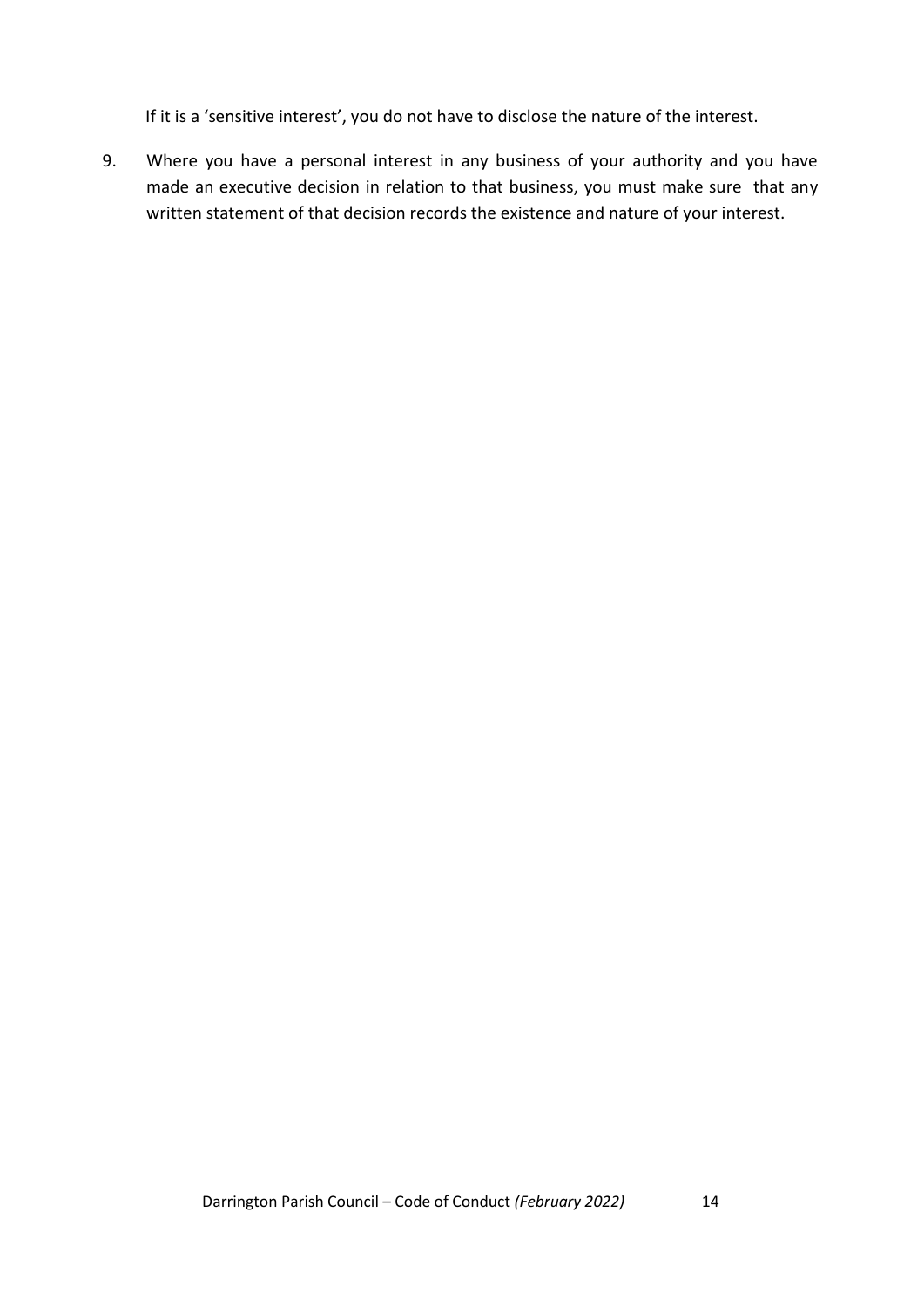# Table 1: Disclosable Pecuniary Interests

This table sets out the explanation of Disclosable Pecuniary Interests as set out in the [Relevant](https://www.legislation.gov.uk/uksi/2012/1464/made) [Authorities](https://www.legislation.gov.uk/uksi/2012/1464/made) [\(Disclosable](https://www.legislation.gov.uk/uksi/2012/1464/made) [Pecuniary](https://www.legislation.gov.uk/uksi/2012/1464/made) [Interests\) Regulations](https://www.legislation.gov.uk/uksi/2012/1464/made) [2012.](https://www.legislation.gov.uk/uksi/2012/1464/made)

| <b>Subject</b>                                                   | <b>Description</b>                                                                                                                                                                                                                                                                                                                                                                                                                                                                                                                   |
|------------------------------------------------------------------|--------------------------------------------------------------------------------------------------------------------------------------------------------------------------------------------------------------------------------------------------------------------------------------------------------------------------------------------------------------------------------------------------------------------------------------------------------------------------------------------------------------------------------------|
| Employment,<br>office,<br>trade,<br>profession<br>or<br>vocation | Any employment, office, trade, profession or vocation carried<br>on for profit or gain.<br>[Any unpaid directorship.]                                                                                                                                                                                                                                                                                                                                                                                                                |
| Sponsorship                                                      | Any payment or provision of any other financial benefit (other<br>than from the council) made to the councillor during the<br>previous 12-month period for expenses incurred by him/her in<br>carrying out his/her duties as a councillor, or towards his/her<br>election expenses.<br>This includes any payment or financial benefit from a trade<br>union within the meaning of the Trade Union and Labour<br>Relations (Consolidation) Act 1992.                                                                                  |
| <b>Contracts</b>                                                 | Any contract made between the councillor or his/her spouse or<br>civil partner or the person with whom the councillor is living as<br>if they were spouses/civil partners (or a firm in which such<br>person is a partner, or an incorporated body of which such<br>person is a director* or a body that such person has a beneficial<br>interest in the securities of*) and the council.<br>(a)<br>under which goods or services are to be provided or works<br>are to be executed; and (b) which has not been fully<br>discharged. |
| <b>Land and Property</b>                                         | Any beneficial interest in land which is within the area of the<br>council.<br>'Land' excludes an easement, servitude, interest or right in or over<br>land which does not give the councillor or his/her spouse or civil<br>partner or the person with whom the councillor is living as if they<br>were spouses/ civil partners (alone or jointly with another) a right<br>to occupy or to receive income.                                                                                                                          |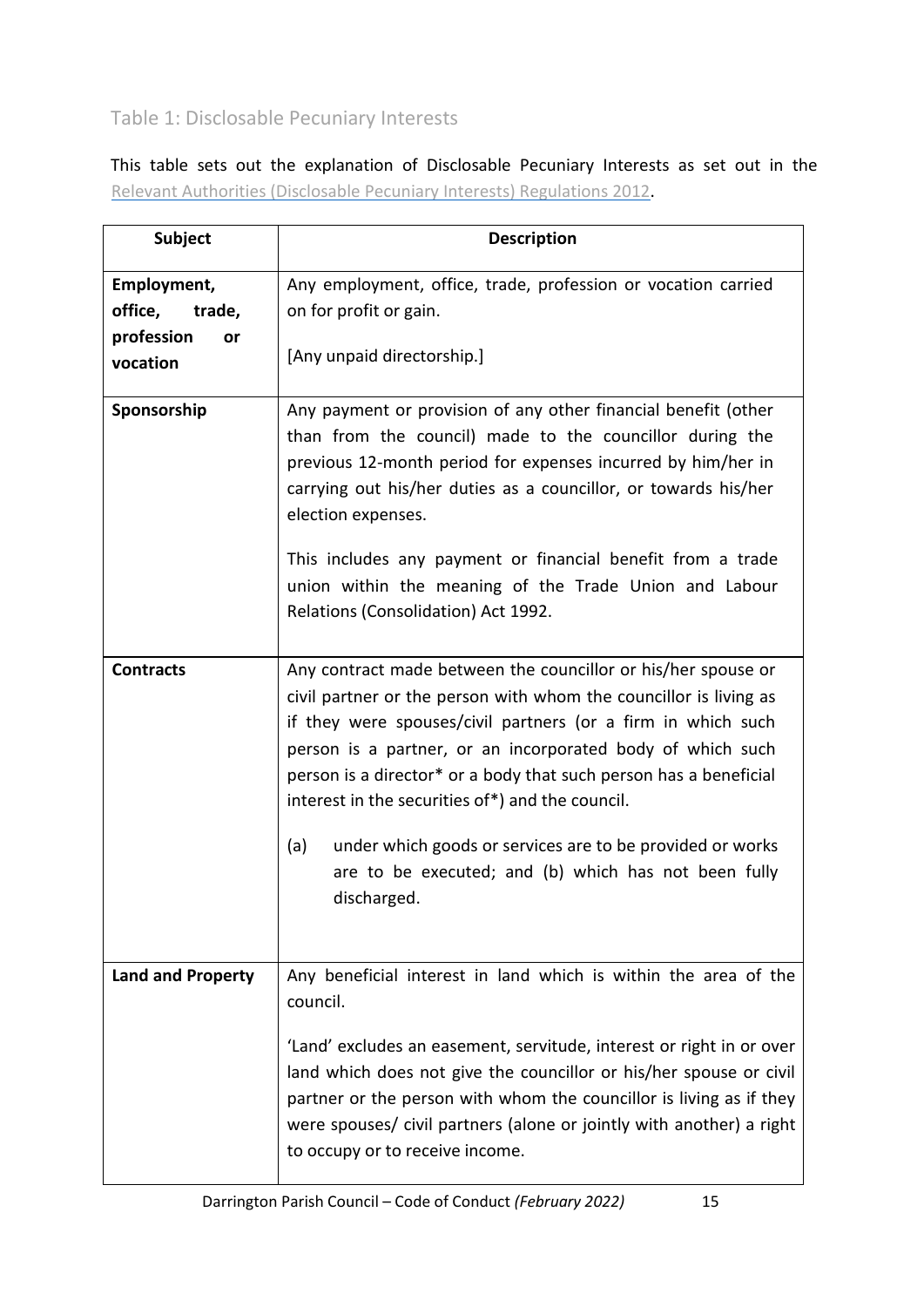| <b>Licenses</b>            | Any licence (alone or jointly with others) to occupy land in the                                                                                                                                                                                                                                                                                                                                 |
|----------------------------|--------------------------------------------------------------------------------------------------------------------------------------------------------------------------------------------------------------------------------------------------------------------------------------------------------------------------------------------------------------------------------------------------|
|                            | area of the council for a month or longer.                                                                                                                                                                                                                                                                                                                                                       |
|                            |                                                                                                                                                                                                                                                                                                                                                                                                  |
| <b>Corporate tenancies</b> | Any tenancy where (to the councillor's knowledge)-                                                                                                                                                                                                                                                                                                                                               |
|                            | the landlord is the council; and<br>(a)                                                                                                                                                                                                                                                                                                                                                          |
|                            | (b)<br>the tenant is a body that the councillor, or his/her spouse<br>or civil partner or the person with whom the councillor is<br>living as if they were spouses/civil partners is a partner of<br>or a director* of or has a beneficial interest in the securities*<br>of.                                                                                                                    |
| <b>Securities</b>          | Any beneficial interest in securities* of a body where-                                                                                                                                                                                                                                                                                                                                          |
|                            | that body (to the councillor's knowledge) has a place of<br>(a)<br>business or land in the area of the council; and either-<br>the total nominal value of the securities* exceeds<br>(i)                                                                                                                                                                                                         |
|                            | £25,000 or one hundredth of the total issued share<br>capital of that body; or                                                                                                                                                                                                                                                                                                                   |
|                            | (ii) if the share capital of that body is of more than one<br>class, the total nominal value of the shares of any one<br>class in which the councillor, or his/ her spouse or civil<br>partner or the person with whom the councillor is living<br>as if they were spouses/civil partners has a beneficial<br>interest exceeds one hundredth of the total issued<br>share capital of that class. |

- \* 'director' includes a member of the committee of management of an industrial and provident society.
- \* 'securities' means shares, debentures, debenture stock, loan stock, bonds, units of a collective investment scheme within the meaning of the Financial Services and Markets Act 2000 and other securities of any description, other than money deposited with a building society.